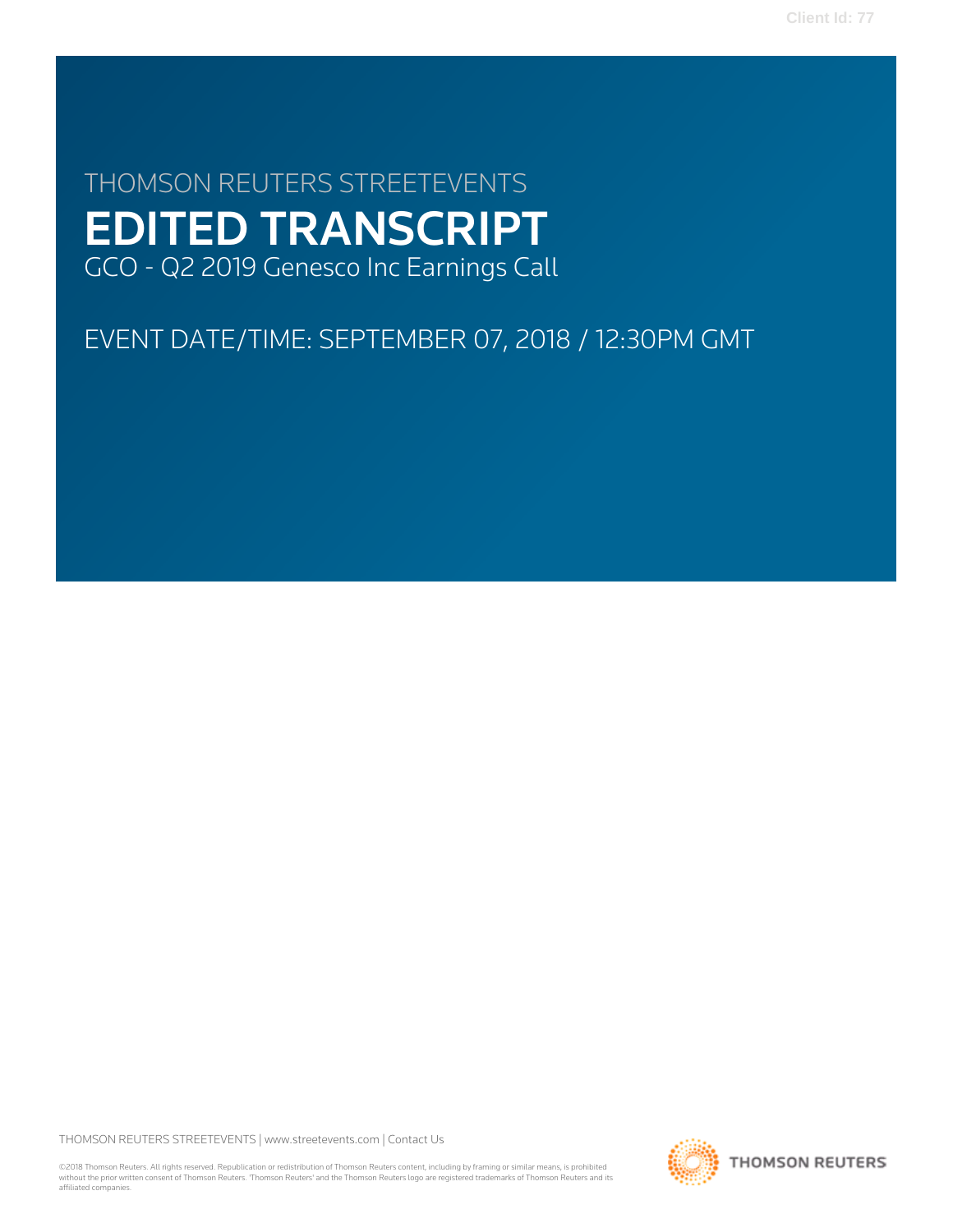#### **CORPORATE PARTICIPANTS**

**[Mimi Eckel Vaughn](#page-4-0)** Genesco Inc. - Senior VP of Finance & CFO **[Robert J. Dennis](#page-1-0)** Genesco Inc. - Chairman, President & CEO

### **CONFERENCE CALL PARTICIPANTS**

**[Christian Michael Yonkoski](#page-10-0)** Piper Jaffray Companies, Research Division - Research Analyst **[Jonathan Robert Komp](#page-8-0)** Robert W. Baird & Co. Incorporated, Research Division - Senior Research Analyst

**[Mitchel John Kummetz](#page-7-0)** Pivotal Research Group LLC - Senior Analyst of Footwear, Apparel Vendors and Retailers

**[Steven Louis Marotta](#page-9-0)** CL King & Associates, Inc., Research Division - Senior VP of Equity Research & Senior Research Analyst

**[Werlson Hwang](#page-9-1)**

#### **PRESENTATION**

#### **Operator**

Good day, everyone, and welcome to the Genesco Second Quarter Fiscal 2019 Conference Call. Just a reminder, today's call is being recorded. Participants on the call expect to make forward-looking statements. These statements reflect the participants' expectations as of today, but actual results could be different. Genesco refers you to this morning's earnings release and to the company's SEC filings, including the most recent 10-Q filing, for some of the factors that could cause differences from the expectations reflected in the forward-looking statements made during today's call. Participants also expect to refer to certain adjusted financial measures during the call. All non-GAAP financial measures referred to in the prepared remarks are reconciled to their GAAP counterparts in the attachments to this morning's press release and in schedules available on the company's homepage under Investor Relations, in the quarterly earnings section.

<span id="page-1-0"></span>I'll now turn the call over to Bob Dennis, Genesco's Chairman, President and Chief Executive Officer. Please go ahead, sir.

#### **Robert J. Dennis** - Genesco Inc. - Chairman, President & CEO

Good morning, and thank you for being with us. I'm joined today by our Chief Financial Officer, Mimi Vaughn.

In the second quarter, we delivered our strongest quarterly comp gain in over 2 years and a meaningful improvement in profitability compared with last year's second quarter. The strong week of back-to-school sales that moved into the second quarter as a result of last year's 53-week calendar shift help boost this year's quarterly earnings.

Consolidated comparable sales increased 3%, with stores up 2%, which is our first positive store comp in 8 quarters, and e-commerce up 7%, and even better on the positive 2% store comp, we achieved expense leverage in the quarter.

Our top line was driven by ongoing strength at Journeys and Johnston & Murphy, both of which experienced acceleration in sales trends on top of solid Q1 results.

Lids comps remained negative, although they also improved on a sequential basis, and the business is well up from the double-digit declines it posted in the fourth quarter. Similarly, Schuh's comps got meaningfully better versus Q1, but were still negative as several factors in the U.K. combined to create a challenging selling environment.

The significant improvement in our U.S. footwear businesses, especially Journeys, more than offset the headwinds at Lids and across the Atlantic. Second quarter adjusted earnings per share of positive \$0.04 exceeded our expectations and compares to an adjusted loss per share of \$0.10 last year.

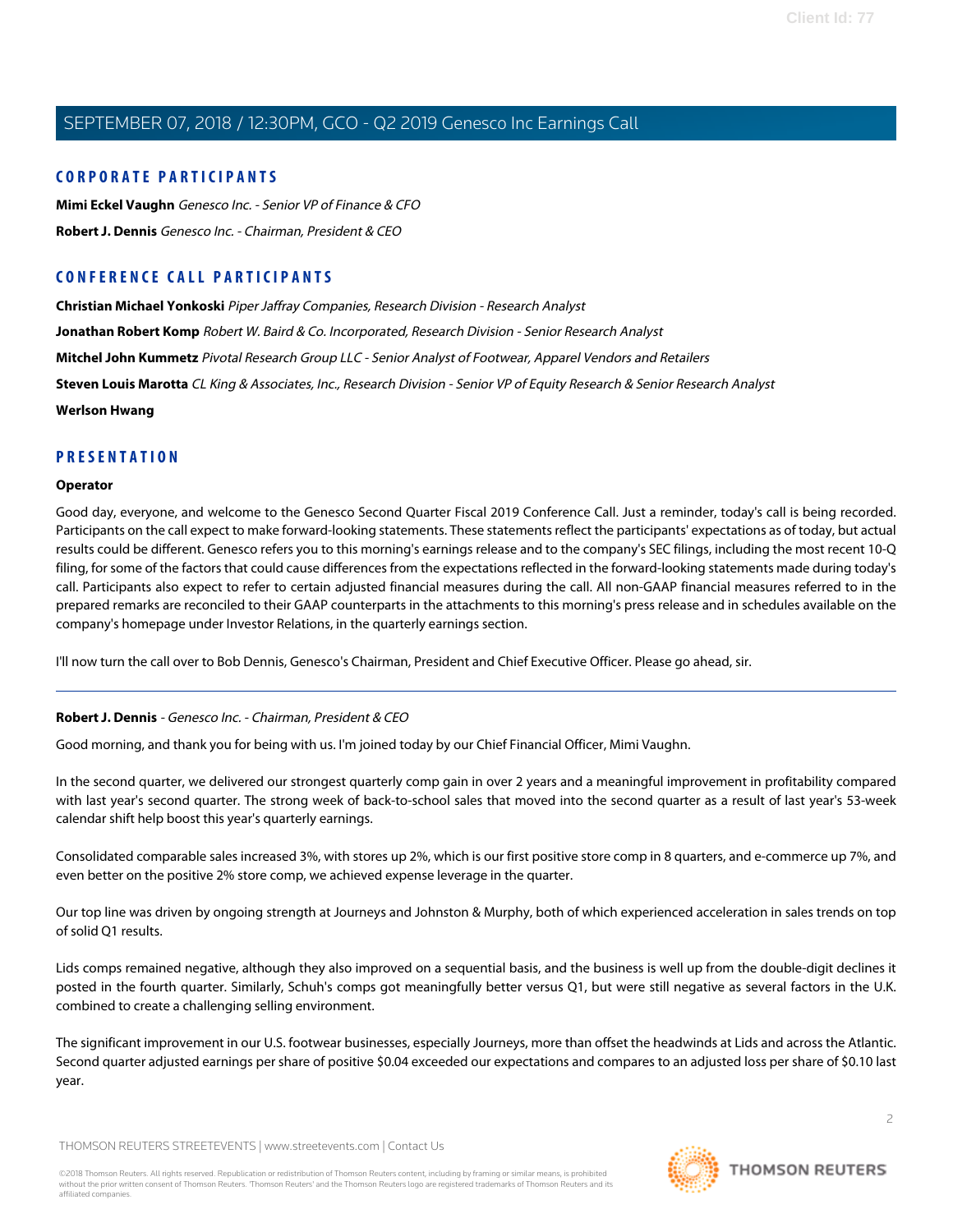As we discussed before, our second quarter typically has lower sales volume as our teen customer gets out of school and customers in general turn their attention to summertime activities rather than shopping. At the end of the quarter, we began to get a read on back-to-school, and we're pleased to see comps accelerate further at that time. August was a strong month with all 4 of our retail businesses posting comps that were better than  $O2$ .

Now let's look at the performance of each of our businesses starting with Journeys. Following a good start to the year, comps grew from Q1 levels returning to double-digit territory with demand exceeding our expectations. Despite lapping positive comparisons when Journeys successfully emerged from the fashion shift a year ago, business picked up as consumers responded very favorably to the current product offering, which features a broad range of casual and fashion athletic styles from a number of brands and franchises. Sandal sales were also strong throughout the quarter and have continued selling through nicely right into back-to-school. Journeys Kidz notched especially good results in Q2 as well. Importantly, Journeys momentum has carried into the start of the third quarter and through the heart of the back-to-school season. While comparisons get more difficult in the back half, we are increasing our comp expectations based on the strength of the assortment and multiple initiatives, which have been effective in driving traffic to Journeys stores and websites. Congrats to the entire Journeys team on this outstanding performance.

Johnston & Murphy continued its run of strong retail sales building of a solid Q1 to deliver a high single-digit comp gain. J&M's on-trend casual footwear and apparel offering is resonating strongly with consumers, driving conversion and robust selling in stores and online. Its sports casual assortment with a variety of uppers on athletic-inspired bottoms is experiencing especially strong sell-throughs in men's and women's and is proof of the J&M team's tremendous progress heading from a dress, footwear resource into a lifestyle brand and successfully stretches across multiple categories.

What's most exciting is both new customer acquisition and repeat business are up. The strong retail contribution in the quarter, however, was more than offset by margin headwinds in J&M's wholesale operations, mainly from the clearing of some pockets of slow-moving women's inventory. With the benefit of hindsight, we got a bit too aggressive in our effort to take the women's wholesale business to the next level and had to markdown some inventory to move it out. J&M has maintained its retail momentum through August and Q3 to-date, which will help if more wholesale headwinds arise going forward. But overall, we continue to be excited by the position and prospects for the J&M brand. And so congrats also to the J&M team on this terrific progress.

Lids comp was negative, but improved on a sequential basis with Q2 aided by sales of World Cup product and easier comparisons. The mix of teams in the NHL playoffs, especially the Las Vegas Golden Knights run to the Stanley Cup finals provided an additional boost. However, this was more than eclipsed by the Golden State Warriors and the Cleveland Cavaliers repeat in the NBA finals for the fourth consecutive year in a short series, which didn't generate sales equal to last year's levels.

Lids, particularly in the hat business, continues to struggle from a lack of store traffic, but gross margin was up year-over-year. Thanks in part to the enhanced markdown practices we've been implementing. And SG&A deleverage on the negative comp wasn't as pronounced as it would have been without store closings and aggressive efforts to manage costs.

As we've noted before, headwear is currently between trends, which we believe is a major driver of the lower traffic. We also believe Lids as the category leader is positioned for the type of strong rebound that Journeys is now benefiting from once a new fashion driver emerges. We have seen this in the past with snapbacks, with knits, with bucket hats, most recently with the dad hat trend. Our long history with Lids hat stores shows over a decade-and-a-half of store 4-wall profit in the teams during the fashion troughs and in the 20s at the peeks, which demonstrates tremendous ability to cycle through trend successfully. History repoints to a rebound, but we just don't know the exact timing.

As a result of the weaker store traffic, Lids Q2 comp was a little under the level we expected. Thus far in Q3, comps are running somewhat better. However, we just began to lap the steep traffic declines that started in late summer last year and comps have not yet recovered to the extent we anticipated. And so while we believe we should improve on Lids recent performance, we are now more cautious about the timing of the comp rebound until we see a pickup in traffic and get further into the NFL season.

In the meanwhile, we are working diligently with our vendor partners to investigate all opportunities to ignite a new headwear trend, which is what will really drive a meaningful uptick in results. And while we're on the traffic of Lids, the process of exploring a sale is advancing and we have

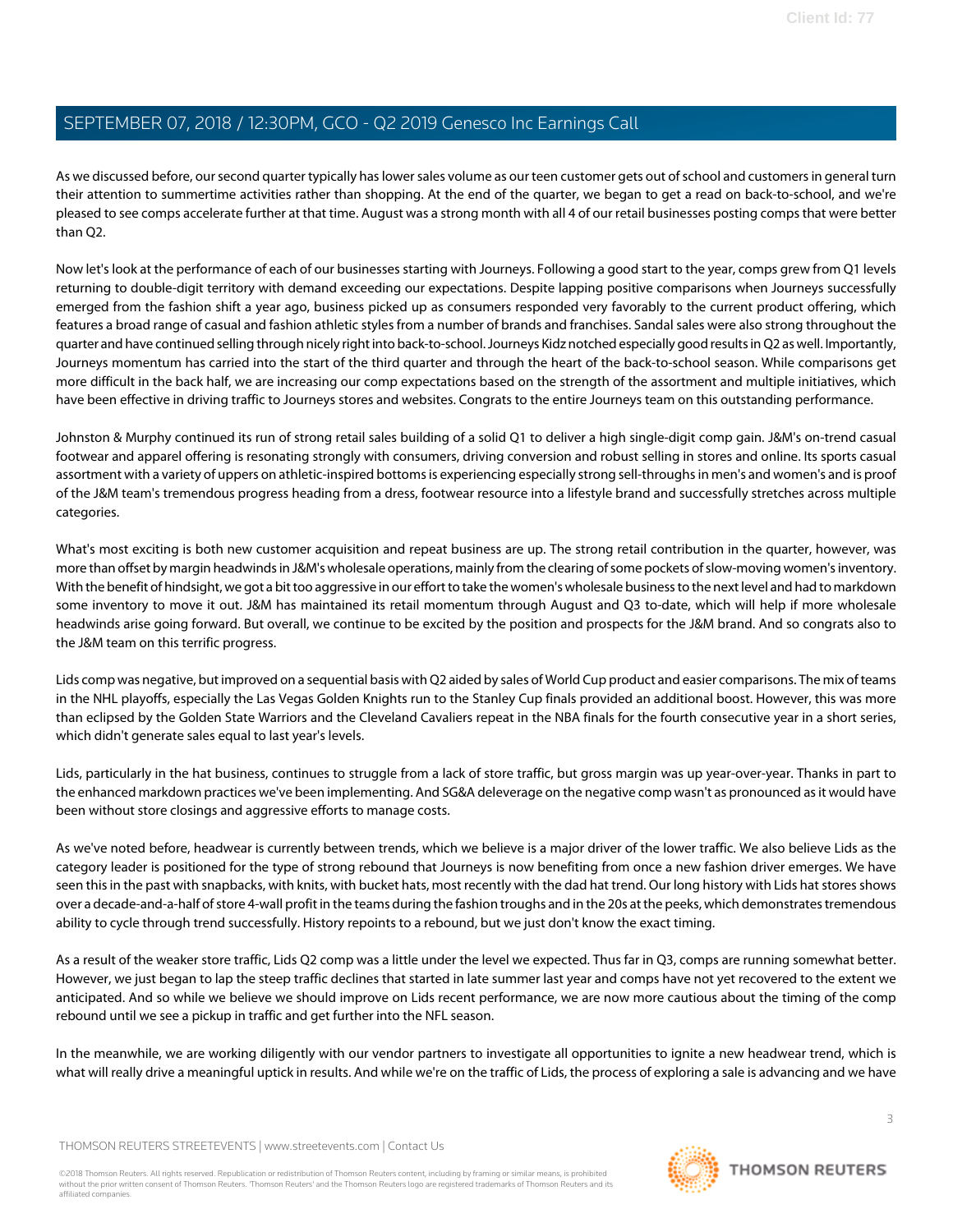narrowed our alternatives. As we work toward a conclusion, we won't be giving additional details or take questions about the process on the call today. Thanks to the Lids team for their hard work and perseverance through this process.

Turning to Schuh. The challenging selling environment for footwear and apparel that began in the U.K. during the last holiday season continued through the first half of the year. While U.K. retail sales in general were good this summer in spite of the hot weather and the World Cup distraction, they were concentrated in basics categories like food and drink, while many fashion retailers on the high street struggled. While we were encouraged to see Schuh's comps improve quite a bit from their sharply negative Q1 levels, tepid spending on footwear and apparel has dampened demand for both price product as U.K. shoppers hunt for a bargain and hold off buying unless the specific item she or he would like to buy is available.

In Q2, Schuh's performance was also impacted by certain vendors' decisions to pursue a scarcity model, limiting supply of some top-selling styles in the U.K. As a result of all this, comps for Schuh were down high single-digits, which generated significant expense deleverage in this low-volume quarter. Schuh also needed to take additional markdowns to keep inventory clean, putting additional pressure on margins. In Q3 to-date, Schuh's comps have improved a little with less negative traffic and a back-to-school bump. Looking ahead, the Schuh team has worked hard to increase the assortment of in-demand 90s retro footwear for the fall and holiday seasons. While we are optimistic about improving the comp trend, we are now more cautious about the ability to return to positive comps this year given the consumer environment and vendor supply constraints. In addition, the pound-dollar exchange rate decline will reduce back half profitabilities further if it stays where it is today.

In summary, Q2 performance was characterized by better-than-expected results in our U.S. footwear businesses, which drove strong quarterly comp in some time and a nice improvement in year-over-year profitability.

So with respect to outlook. While August comps overall have picked up from Q2 levels and we are encouraged by the ongoing strength at Journeys and Johnston & Murphy, the lack of visibility into improving trends at Lids and Schuh keeps us cautious about the second half. We reiterate guidance of adjusted earnings per share to range between \$3.05 and \$3.45. This guidance includes the impact of Lids as if it were owned by us for the entire year. Mimi will talk further about some of the upside and downside potential in this range. Something close to the middle of the range continues to reflect our best current belief of where we might come out for the year.

Looking ahead, our focus this year is to execute on the key initiatives we've spoken about to transform our operating model in response to changing consumer behavior and the evolving retail environment. Mimi will cover our work to reduce real estate risk, rent expense and capital spending, as well as our overall cost savings program in her comments.

Let me briefly discuss how our 4 consumer-facing initiatives have been positively affecting the business, focusing today on Journeys, as an outstanding example of how these initiatives are having a definite impact. It goes without saying that these are on top of the merchandise teams, excellent product choices and the selling teams' exceptional execution. Number 1, we're strengthening the equity of our retail brands. On the heels of spring's popular prom promotion with Converse, Journeys celebrated its fifth successful year as presenting sponsor of the Vans Warped Tour this summer. In this 38th Top Cross Country Blitz, Journeys connected several hundred thousand music fans with its local store employees by activating on-site experiences where consumers could hang out and win prices, while having a chance to meet and greet headlining bands. In addition to on-site branding, the presenting sponsorship extended the Journeys brand to millions of people through paid and earned media mentions and Journeys fully integrated the tour sponsorship across all owned, retail and digital media as well. Journeys capped this round of unique marketing events with last month's destination, Santiago, in partnership with adidas. 3,500 lucky fans attended a fully immersive festival centered around the elements that influenced skate culture, art, music and gaming. Through interactive creative offerings, like customizable event shirts, video game stations and a towering art wall and live music performances throughout the night and (inaudible), we're able to create memories and sovereigns that bind the Journeys brand through these experiences. Our recent research tells us this investment is driving results. For example, 74% of teams surveyed indicate, they are aware of Journeys or have shopped or purchased at Journeys before, and their view of Journeys is quite positive overall.

Number 2, enhancing the in-store experience. In terms of Journeys physical presence, we're investing improving the store fleet, especially in high volume, high profit, positive trend locations. The recent research also tells us that nearly 80% of Journeys' core customers are in the mall at least once a month. Underscoring the importance of the stores of the shopping experience from buying in-store to using stores to return online purchases. Therefore, it is imperative that we continue to invest in refreshing our stores. Over the life of this program so far, we've touched approximately 500

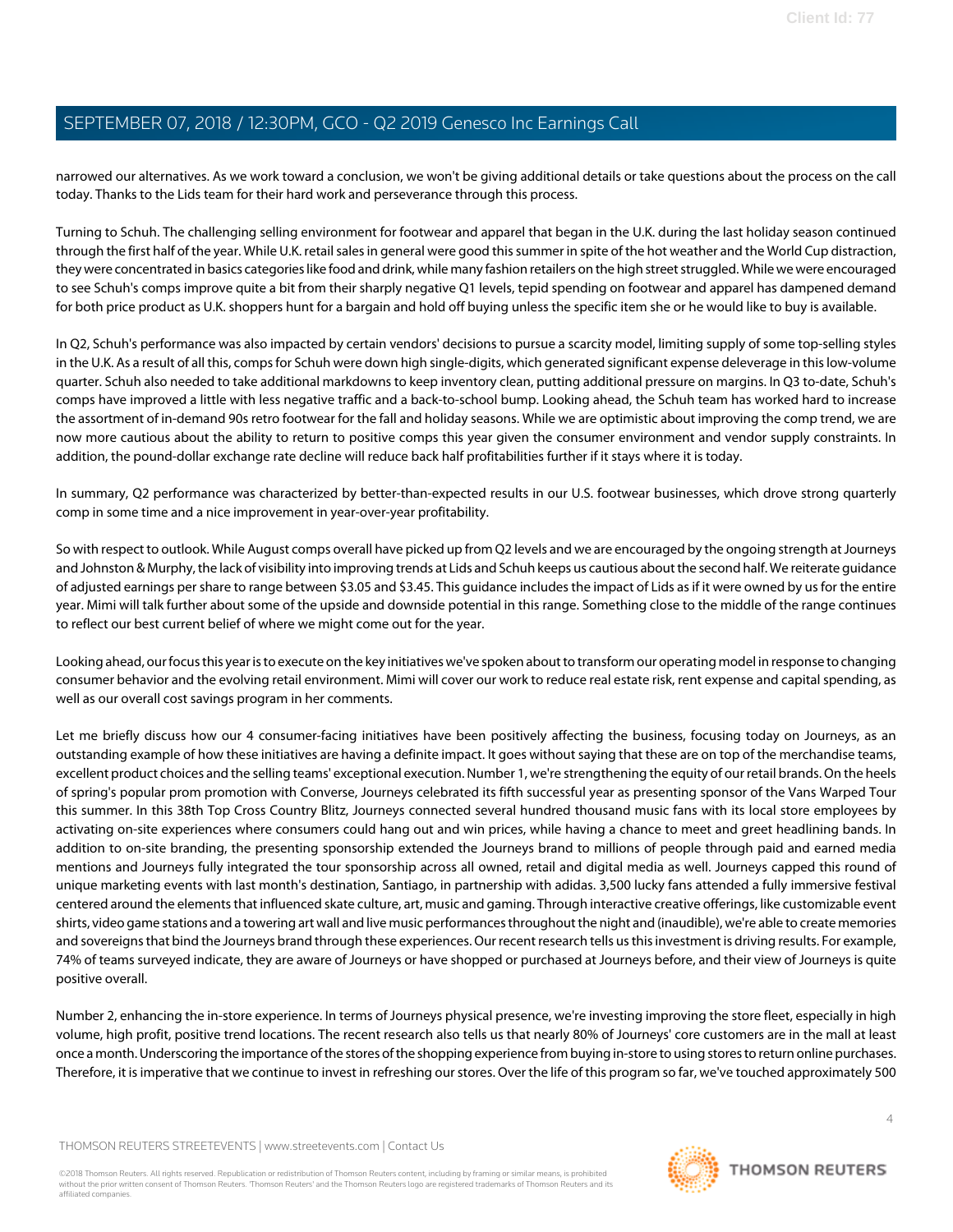doors with a focus on upgrading the storefront and using enhanced lighting and display modifications to better showcase our product assortment. We want customers in our stores to be in an inspiring environment and believe the work we've done is paying dividends, contributing to Journeys' improved store results.

Number 3. We're improving the customer experience in and across both the digital and physical worlds to build loyalty and maximize each customer's value. In the fourth quarter, Journeys will begin piloting several programs that will be the building blocks of this multiyear strategy. The initial work has been to introduce new processes and technologies to tackle the sources of friction and major pain points for customers in stores and online. The next phase is to consolidate data from multiple internal and external sources, including transactional, behavioral and demographic information into one location to make it easier to analyze and use -- and to better serve our customers' footwear needs.

And then finally, number 4, we are building out omni-channel and digital capabilities. As you know, we completed the expansion and upgrade of the Journeys distribution center, including a customized module for e-commerce picking. This specialized capability has increased the DC's speed and efficiency to get product out to the customer faster and more cost effectively. And as a result, we are able to better maximize both store and e-commerce shipping simultaneously, driving down cost, reducing the number of customer service contacts in the process and improving the digital shopping experience.

Lastly, we are relaunching the Journeys website in fall for a better front-end experience, including better search and navigation, new payment options, better local store integration, predict assorting and print presentation and new help features. This new platform should have a positive impact as our digital properties led by mobile-first, serve not only our e-commerce customers, but also customers who interact with the brand online before visiting a store.

Our success with this strategy isn't limited to Journeys. We've implemented initiatives across our other businesses, which are having similar impact as well.

<span id="page-4-0"></span>And with that, let me turn it over to Mimi to go over the financials and the guidance in more detail.

#### **Mimi Eckel Vaughn** - Genesco Inc. - Senior VP of Finance & CFO

Thank you, Bob. Good morning. We posted more information in our CFO commentary and new brief presentation summarizing results and guidance that you can access online at our website.

Journeys' very robust performance more than offset decreases in some of our other businesses to deliver a strong quarter that returned Q2's positive profitability. This profit increase was helped by a week of strong back-to-school sales that moved into the second quarter as a result of last year's 53-week calendar shift. Licensed Brands also delivered significantly better results, contributing further to these positive results.

Results across all our U.S. businesses met or beat expectations, dampened to some extent by greater challenges at Schuh. Overall, strong sales, positive store comps and the impact of our cost reduction efforts allowed us to leverage SG&A expense even in this low-volume second quarter. And in spite of lower gross margins, improved adjusted EPS to positive \$0.04.

Q2 consolidated revenue was up 6% to \$654 million, including the additional BTS week, which had around \$21 million was in line with our expectations. Consolidated comps were up 3%, with store comps up 2% and direct comps up 7%. Store comps were nicely positive for Journeys and J&M, and overall swung from negative 2% last quarter to positive 2% this quarter. Direct as a percent of total retail sales in Q2 was 10%, up 50 basis points year-to-date, demonstrating again the progress we've made driving e-commerce.

Journeys posted significantly improved results. Comps were positive 10%, marking the fifth consecutive quarter of increases. The business performed well across multiple dimensions, highlighted by mid-single digit growth in store traffic, higher conversion and improved average ticket size. Average ticket was boosted by higher priced apparel and a small increase in footwear ASPs, but the strongest driver of Journeys improvement was more unit sales of fashion athletic footwear and sandals.

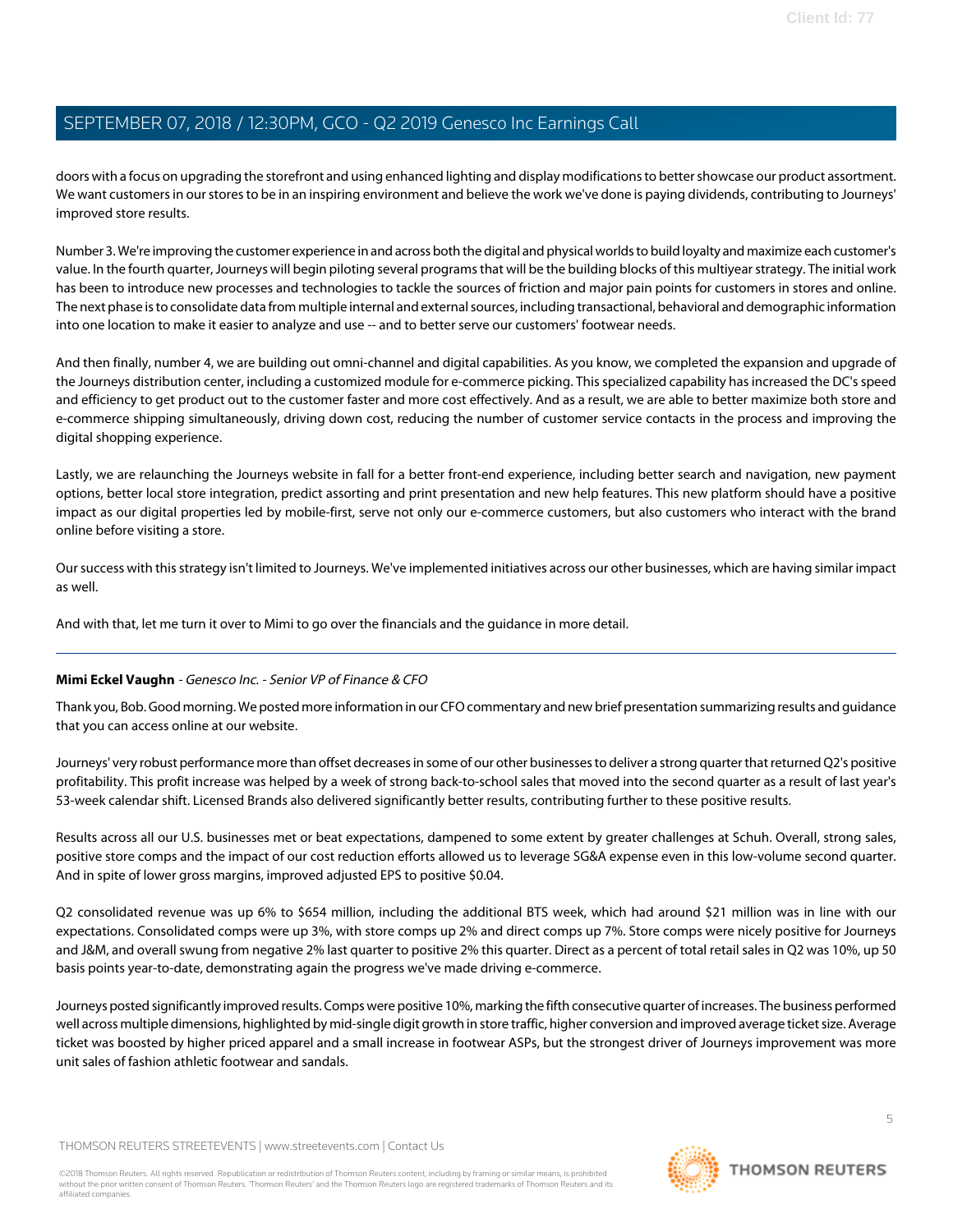Considerably stronger store conversion and a higher average ticket size plus strong digital sales generated Johnston & Murphy's positive 8% comp. Sales of both footwear and non-footwear were up driven by J&M's casual assortment, especially sports casual offering. Both ASPs and units were up in the quarter, but like Journeys more units was the strongest driver of J&M's increase.

For Schuh, while both traffic and conversion were negative, they were much improved from Q1 levels. Strong sales of lower price size and seasonal product as a bigger part of the mix drove slightly lower ASPs. Both store and direct comps were negative highlighting the degree of the challenge relating to consumer demand and yielding a negative 7% comp in total, which nonetheless was a big improvement from Q1's negative 13%.

Lids' store traffic continued to be challenged in Q2, but conversion was much improved and transaction size was higher. We track that negatively affected sales across all leagues and the branded business, with the exception of the NHL and the World Cup soccer. Q2 comps were negative 5%, an improvement over Q1's negative 7% and Q2's negative -- and Q4's negative 14%.

Q2 consolidated gross margin decreased 50 basis points to 49.2%. Journeys' gross margin decreased 90 basis points with the biggest factor being higher markdowns in part because of the 53-week timing shift and 1-week later quarter-end. IMO was a little lower due to mix. At J&M, gross margin was down a 170 basis points, while retail gross margin was up a little, wholesale gross margin was down 800 basis points as J&M took action to clear the women's wholesale inventory that Bob discussed. Gross margin was down a 110 basis points at Schuh due to less full-price selling and additional markdowns to clear slower moving product and keep inventories clean. At Lids, gross margin was up 60 basis points due to better freight expense and fewer markdowns. Finally, considerably higher IMOs and fewer margin reductions drove Licensed Brands' gross margin improvement of 440 basis points.

Total SG&A expense as a percent of sales decreased 120 basis points to 48.8%, with leverage from rents and selling salaries also across many other expense areas. While we're very pleased with the growth of our e-commerce sales and the returns that we're seeing from our digital investments, positive store comp significantly helped our overall profitability. Store comps at the 2% level, coupled with our rent and other expense reduction actions, provided positive leverage that in the recent past has been elusive for us given the largely fixed expense base in our store channel.

SG&A would have leveraged another 90 basis points without higher expense from bonus in our better performing businesses and the higher catalog costs due to the shift in timing from the new revenue recognition standards. Without this, higher bonus and catalog expense, total expense dollars would have increased by only 1%.

Q2's net result was adjusted operating income of \$2.4 million versus an adjusted operating loss of \$1.6 million last year. Adjusted operating margin increased 70 basis points to 0.4% for the quarter. Journeys and Licensed Brands' OI was up, other businesses were down.

Turning now to the balance sheet. Inventory is in very good shape as we drive to improve by 1/10 of a turn this year. Q2 total inventory was down 9% on a sales increase of 6%, not adjusting for foreign exchange. Journeys inventory was down 11% on a sales increase of 18%. J&M's inventory was up 6% on a sales increase of 6%. Lids' inventory was down 14% on a sales decrease of 7%. Finally, Schuh's inventory is up 5% on a sales decrease of 2% on a constant-currency basis. Much of Schuh's seasonal product was cleared in a summer sale and go-forward inventory is largely year-round product.

Capital expenditures were \$12 million and depreciation and amortization was \$19 million, as we took the step this year to bring the two in line. We did not repurchase shares in the quarter and have \$24 million remaining under the current \$100 million repurchase authorization. Total debt at the end of the second quarter was down 56% or \$108 million versus a year ago.

Moving now to guidance for fiscal '19. We reiterate adjusted earnings per share to range from \$3.05 to \$3.45. While our guidance range remains the same, the biggest change in the underlying assumptions is for better results from Journeys and J&M that offset challenges at Schuh and Lids, which is consistent with what we have been seeing so far this year. This is a wide range because of a few potential variables. And I remind you that, while we're at the midpoint of the year, all of the earnings we project will come in the back half with higher back-to-school and holiday sale.

The first variable is whether the strength in store comps will continue and if this will be at the pace we've been seeing recently. Store comps underlying our guidance now range from roughly flat to up 2%. The second is how the back half unfolds for Lids with the MLB playoffs and NFL

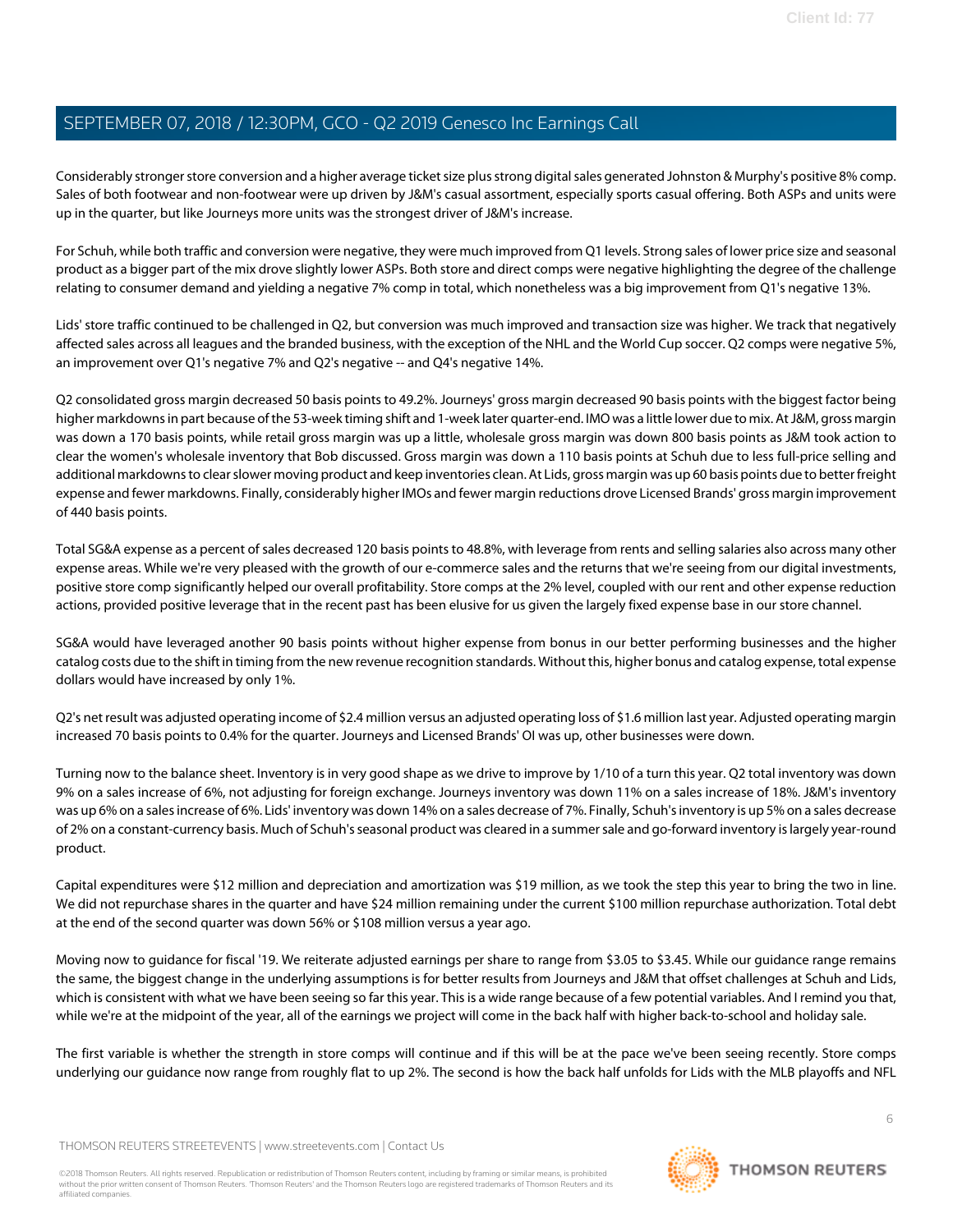season ahead of us. Finally, we have talked about the U.K. environment and more limited visibility into Schuh's trajectory. While something close to the middle of the guidance range continues to reflect where we believe we would come out for the year, we have to inject caution at the top end. Achieving the top end will depend on some combination of a strong boot season for our footwear companies and a good line up in the MLB playoffs, and major market World Series winner and solid NFL season, all of which would give Lids a boost.

For the year, we continue to expect consolidated sales will range from down 1% to up 1% on the basis of 53 weeks last year versus 52 this year, with consolidated comps, including direct now ranging from up 1% to up 3%.

One important word of caution. While we are raising comp guidance a little for the back half, projected sales levels are just a little under our previous guidance in total because of the expected impact of the lower exchange rate in the U.K. We plan to open in the neighborhood of 45 new stores, not including new Macy's locations and including 7 stores we're reopening in Puerto Rico after last year's hurricane. Just under half of these new stores are for Journeys and Journeys Kidz. New stores for Journeys and Lids will be largely opportunistic fill-in locations in strong malls with the right rent deal, which are now available where they haven't been before and have proven to generate very attractive returns on invested capital for us.

We plan to close over 100 stores for a square footage decrease for the second year in a row. We don't believe that we transfer a significant amount of sales to other stores when we close the store, so if we can get the right rent deal with a shortened up lease life to eliminate more risk, we will keep a store open, which may change this number as a result.

We expect gross margin to be up in the neighborhood of 30 basis points overall, remaining relatively flat or improving in most divisions. We still expect SG&A expense will delever in the 40 to 60 basis point range. Another word of caution. While we expect store comps to be higher in this round of guidance, we are expecting just a little bit more deleverage than before in the back half because the divisions that are higher are accruing bonus, which increase leveraging. While those that are lower, deleverage significantly. This is counterintuitive to what we would typically expect to happen, but with the cost savings I will discuss is still a meaningful improvement over last year. This all results in an operating margin percent at or a few tenth below last year's last level, and EPS that ranges from down a little to up double digits.

Our fiscal '19 tax rate is estimated at approximately 27.5%, inclusive of the benefit of tax reform, the details of which are still being refined. This rate is higher than we projected last time due to lower earnings in places with lower tax rates like the U.K. and higher earnings in places of higher tax rates like Puerto Rico. We now expect foreign exchange will hurt earnings by about \$0.04 per share, assuming exchange rate stay where they currently are. But given the uncertainty with Brexit, this could become more of a headwind.

A final important reminder about guidance is the shift in the calendar from last year's 53rd week, while this impacts all quarters, we benefited from the large-volume BTS week moving into Q2, which will be at the expense of Q3. Because of this and the other factors that I mentioned, Q3's earnings are expected to be a fair amount below last year's level. All of the upside in the rest of the year for us will be in the fourth quarter.

Capital expenditures will range from \$60 million to \$65 million, the lowest level in more than 5 years and down from our original estimates because of fewer new stores and less expensive remodels due to shorter lease life. We plan to spend about 40% of this capital on digital, IT and other projects, while investing the balance in refreshing our store fleet and opening new stores. We estimate depreciation and amortization of \$77 million, the tenth of a turn improvement in inventory should help this year's cash flow as well.

Lastly, we assume 19.5 million average shares outstanding. This guidance assumes no stock buybacks, so we can use repurchase availability opportunistically going forward. We've talked about our success managing down capital spending and will finish up by updating on our high-priority initiative to decrease costs. We know we must reduce the store cost structure and improve efficiency in e-commerce to combat profit dilution from the expense of operating 2 channels and driving traffic to stores.

Earlier this year, we launched a profit enhancement program to take out \$35 million to \$40 million of annual expenses. We're seeing the payoff from the significant effort we've expanded here and have been impressed by the resourcefulness and the creativity of our people in attacking costs. We're pleased to announce we've identified initiatives that exceed the top end of our target of \$40 million and expect the timing of realizing the full benefit to be the back half of this year and the first half of next.

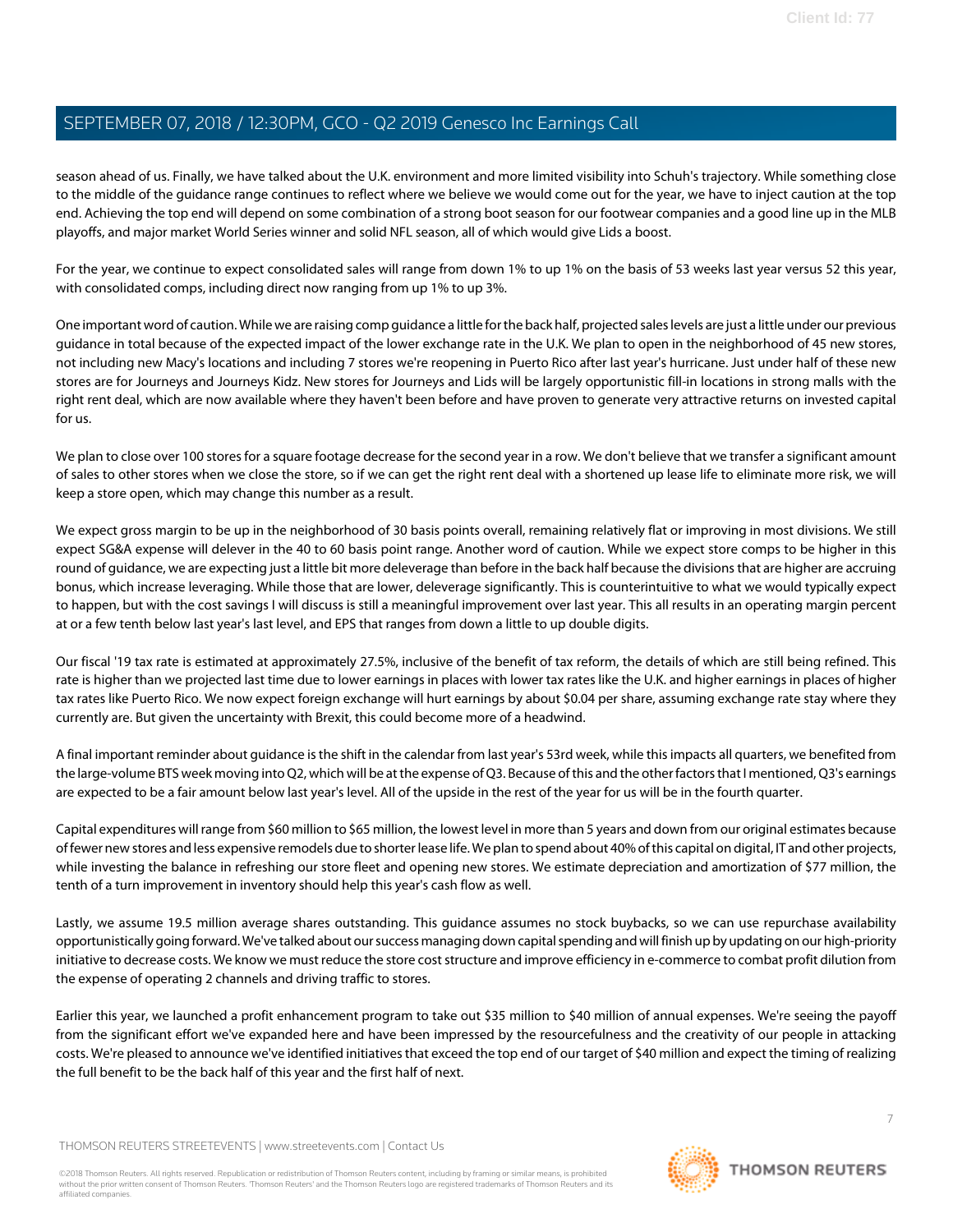As part of this, we continue to have very good success with renewals and rent reductions. We've negotiated over 180 renewals so far this year and achieved in total a 21% reduction in cash rent or 16% on a straight-line basis. With over 150 renewals left, we should be able to add to our saving.

Building on second quarter success, we project full year rent expense below last year's level, both in terms of dollars and as a percent of sales. Another important aspect of these renewals is the shorter term, which allows us to start thinking about rent increasingly as more variables and fixed and give flexibility. This year's renewals have an average term of 2 years with C-malls down to a little over a year.

While this is a broad reaching program spanning many initiatives, besides rent, top areas of saving include renegotiation of our freight carrier contract, DC and warehouse expense, targeted headcount reductions already made and credit card fees. Other opportunities in stores include maintenance expense, bank fees, store network costs and store supplies, outside of stores or opportunities in income taxes benefits IT, marketing, T&E, professional fees and more.

For closed stores, we're counting only the losses and not the entire cost base in the savings. This is the beginning of a multiyear effort to reshape our cost structure and allow for continued investment in stores and digital.

I'll now turn the call back over to Bob.

#### **Robert J. Dennis** - Genesco Inc. - Chairman, President & CEO

Thank you, Mimi. To conclude, I want to express my thanks to the good work of all of our employees throughout the company. Your talent and dedication are evident in the positive results in the second quarter. They're key to our success in the second half and beyond. And I also want to give some special thanks to our employees in Hawaii. We got our stores there back up and running quickly in the aftermath of Hurricane Lane. We know it takes a special level of commitment to continue to perform your jobs well in the middle of personally challenging circumstances. And we are always proud of our employees who go above and beyond in situations like that.

And with that said, operator, we are now ready to take questions.

## **QUESTIONS AND ANSWERS**

#### <span id="page-7-0"></span>**Operator**

(Operator Instructions) And our first question will come from Mitch Kummetz with Pivotal Research.

#### **Mitchel John Kummetz** - Pivotal Research Group LLC - Senior Analyst of Footwear, Apparel Vendors and Retailers

I'll see how I can ask one really long question. So I guess, it will be a question about the outlook. Mimi, you talked about Q3 earnings being down a fair amount. Hoping you give us a definition of what down a fair amount means? And then also on the third quarter, you comprehended a 2% to 5% comp, midpoint is 3.5%, that's a little bit better than what you guys just did in Q2. I'm wondering if you think you can leverage the SG&A in Q3 and kind of what sort of store comp is embedded in that 2% to 5% range? I don't know if you said that already.

#### **Robert J. Dennis** - Genesco Inc. - Chairman, President & CEO

Mitch, we'll count that as one question. And I will lead off with just one comment. We, as a company, are not inclined to give quarterly guidance. So with that said, Mimi, help him out.

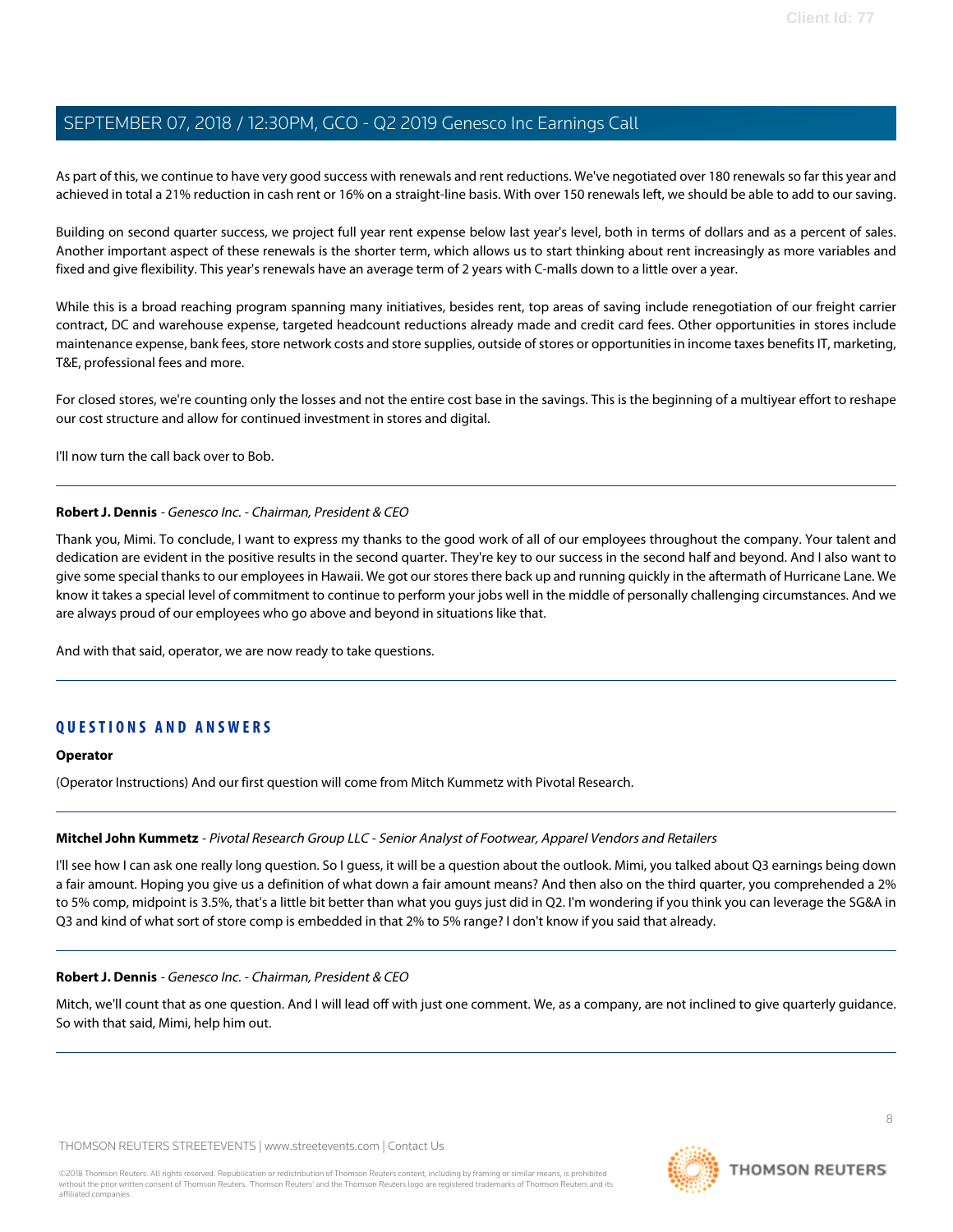#### **Mimi Eckel Vaughn** - Genesco Inc. - Senior VP of Finance & CFO

So Mitch, there are a couple of things that we just call out around the third quarter. One is that, remember that the really important back-to-school week shifted out of the third quarter and into the second. So we ticked up from that and we're going to give that back in the third quarter. So that's one thing to remember. Second thing is that the dynamic of our bonus expense is that we didn't have bonuses last year. Last year was a tough year for us. And therefore, we're accumulating bonus this year. And so because of that and because we accrue most of our bonus in the back half of the year, we end up deleveraging this year over last in spite of the positive comps. The last thing that I would mention is that, even with the tick up in comp and the tick up in store comps, the places that we're actually adding comp 2 are in our stronger performing division where we continue to add positively, but not at the rate we would otherwise, if we were not accumulating bonus. So we're adding contribution for positively performing businesses. We're taking away contribution at a bigger rate for those that are not performing as well. And so the net result of that only brings us back to about the same place that we were prior to the tick up in the comps.

#### **Robert J. Dennis** - Genesco Inc. - Chairman, President & CEO

Yes. Simply put, Mitch, when we have stores that are at low volumes and they go more negative than we expected, the hit there is hard. And so it doesn't necessarily sum up the way, it's a little -- as Mimi said in her prepared remarks, it's a little counterintuitive, but it doesn't sum up the way you might simply believe it would.

#### **Mimi Eckel Vaughn** - Genesco Inc. - Senior VP of Finance & CFO

Yes. So can we leverage SG&A in Q3? We're actually not expecting to leverage SG&A in Q3 as a result of all that.

#### <span id="page-8-0"></span>**Operator**

We will now move to Jonathan Komp with Baird.

#### **Jonathan Robert Komp** - Robert W. Baird & Co. Incorporated, Research Division - Senior Research Analyst

Just want to kind of gauge your overall broader confidence and the trends you're seeing, obviously, especially on Journeys, you took up the comps expectation a little bit into the fourth quarter. And I'm curious to hear a little bit more of the thinking behind that? You called out some of the assortment that you're seeing. And just broadly, kind of your overall confidence in as you look to the fourth quarter and later in the year, and being able to drive all of your earnings growth after clearly some moving parts between the quarters, between Q2 and Q3 here. Just trying to get a broader sense of your confidence in those views.

#### **Robert J. Dennis** - Genesco Inc. - Chairman, President & CEO

I'll start with just sort of a macro comment and then hand it to Mimi. One of the things that we've seen that's interesting in the dynamics in the mall right now is traffic patterns. We've gone through, I think, 4 years where traffic into footwear and apparel store has declined significantly, and all of a sudden, we've reached a year where it's flattened out a little bit not for all of retail, but for footwear and apparel as a category. And so we're seeing -- for reasons that we can't completely understand, we're seeing a flattening out of that. And so that's giving us, from a macro standpoint, an opportunity to do better. But then obviously, Journeys is doing a lot of terrific things within their world. I'll hand it to Mimi for that.

#### **Mimi Eckel Vaughn** - Genesco Inc. - Senior VP of Finance & CFO

Yes. So Jon, we had guided to a 4% to 5% comp for Journeys in the second quarter and they delivered a 10%. And that's meaningful because we began to comp against the positive uptick that Journeys experienced coming out of the fashion rotation last year. And so that was a really good sign. And that momentum of positive on top of positive is what led us to look to the third quarter and through the heart of back-to-school, as Bob

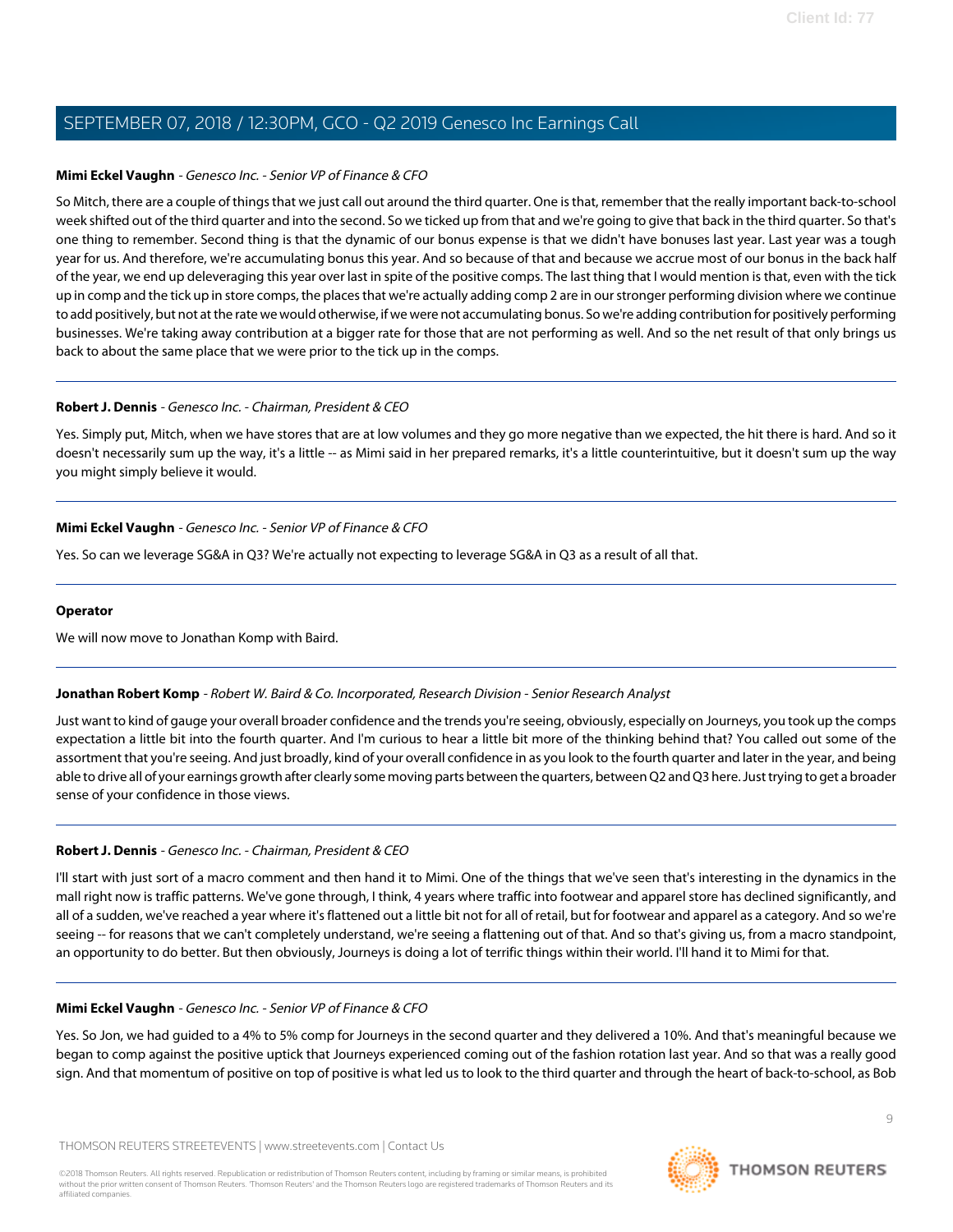said, Journeys continue to perform well. And so August is largely in the books, September and October will be a continuation of those trends. And then the mix shift into boots. We expect that we'll continue to sell athletic product, but the range -- we got a fairly wide range on comp for Journeys in the fourth quarter. We're comping against the really strong number from last year. We had a good boot season for Journeys last year. I think the upside in our comp guidance is really dependent on how the winter turns out, what the weather is like for the winter and the strength of boot sales overall.

#### **Operator**

<span id="page-9-1"></span>(Operator Instructions) And our next question will come from Laurent Vasilescu with Macquarie.

#### **Werlson Hwang**

This is Werlson Hwang on behalf of Laurent. The gross margin guide for the year was inched up slightly last quarter and today's gross margin guide of 30 bps, that implied about 80 bps of GM expansion in the second half. How should we think about it between the third and fourth quarters?

#### **Mimi Eckel Vaughn** - Genesco Inc. - Senior VP of Finance & CFO

Okay. So between the third and the fourth quarter, so we gave up, we had a little bit more markdowns than we had expected for the second quarter. But in the third and fourth, we actually project a tick up of about the same level.

#### **Robert J. Dennis** - Genesco Inc. - Chairman, President & CEO

I call you back to the inventory situation that we have really gotten the inventories very clean. Inventories were down more than sales across most of our businesses. And so that helps our positioning for our gross margin in the back half. Next question?

#### <span id="page-9-0"></span>**Operator**

And our next question will come from Steve Marotta with CL King & Associates.

#### **Steven Louis Marotta** - CL King & Associates, Inc., Research Division - Senior VP of Equity Research & Senior Research Analyst

I'll try to squeeze in 2 questions and just apologize upfront. The first is, Mimi, if it's possible if you could quantify the amount of Q3 -- well, the amount of sales that spilled into Q3 from Q2? I know that you mentioned it was some, but I don't think that you put a number on it that was the impact of the calendar shift specifically. And also may be address just your anticipation of the NFL season was problematic last year for a host of reasons, viewership certainly notwithstanding. And if you could just talk a little bit about if you see stabilization in that category sort of independent of what the playoff show just overall consumer view of the NFL and the impact on the product in the third and fourth quarters?

#### **Robert J. Dennis** - Genesco Inc. - Chairman, President & CEO

Hey, Steve, I'll take on the NFL, first. It's very important part of our fourth quarter. And as you remember, our NFL business was off significantly last season as it really was for the whole industry. This year, we're not expecting to pick much of that back up, but we're going to expect to pick up some of it. And it's just been a little early to get a good read. Part of what was going on last year, we think was a number of high-profile injured players, which obviously hit jersey business directly, but probably indirectly hurt a little bit of the fan focus as we lost that. There were also some high-profile teams that did not live up with the expectations, which meant it's our expectations or everybody else's since they left our inventory a little out of whack to where would have liked it to be. In terms of the rest of the dynamics of the NFL, we're not going to comment on any of that.

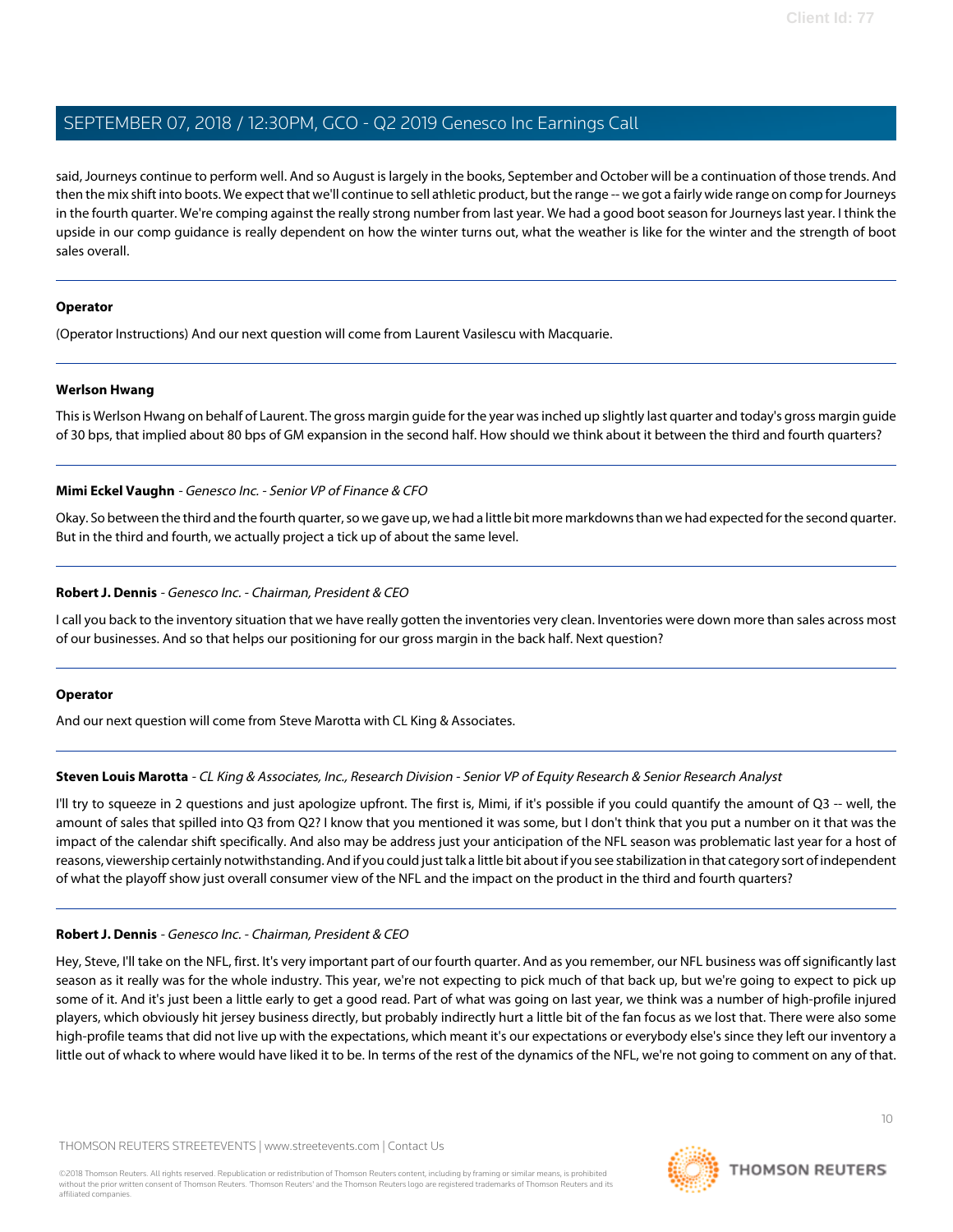It is what it is. And so right now, we're in wait-and-see mode. But as I said, we gave up a lot last year and we're not -- in our budgeting, not expecting to get a ton of that back this year.

#### **Mimi Eckel Vaughn** - Genesco Inc. - Senior VP of Finance & CFO

So Steve, in the second quarter, we picked up about \$21 million worth of sales, from that came out of Q3 and moved into Q2. That Q3 has less sales as a result, not quite to that level because the week that ends up shifting in is a stronger week for Q3. So we don't quite give up \$21 million, it's under \$20 million that we give up in the third quarter. And then I'll just remind you in the fourth quarter, we give up in the neighborhood of \$45-or-so million worth of sales, and these are all based on numbers from last year that if we just shifted to calendar last year what the impact have been. The important think about the fourth quarter is that we got 1 less week of sales. For us, last year, that was a week of dilutive sales. We thought that the dilution to EPS was in the neighborhood of \$0.05 because of the really weak week in February that we picked up, that really wasn't a positive contributor. So that's the general cadence of how we see sales unfolding based on last year's numbers.

#### **Operator**

<span id="page-10-0"></span>And our next question will come from Christian Yonkoski with Piper Jaffray.

#### **Christian Michael Yonkoski** - Piper Jaffray Companies, Research Division - Research Analyst

This is Christian on for Erinn this morning. We know you guys mentioned some factors in the U.K. driving weakness in the overall environment. We were wondering if you can maybe parse out those factors and speak to how the domestic consumer looks in the U.K. versus tourist?

#### **Robert J. Dennis** - Genesco Inc. - Chairman, President & CEO

Yes. So, this is Bob, I'll start with some macro stuff and then let, again, Mimi get a little more specific. What's going on in the U.K. is just a little funky at the moment. If you look at their overall GDP, the growth has been slow. It's 1.2, 1.3, not expected to improve a lot this year. And yet, on top of that, you've got consumer confidence that's running pretty high. And so spending at retail sales in the Q2 was running at around 3%. But if you look underneath that number, a lot of the spending in the U.K. is focused on basics, and the apparel and footwear category is actually not doing well, and the High Street metrics that you can look at tell you that the High Street is struggling despite that dynamic. So it's really kind of a mixed picture. If you go specifically into the summer what was going on, you had the World Cup which were the English team went pretty far and that's a distraction. And then really above-average temperatures. It was such a incredibly unusual summer in the U.K. that everyone believes that, that depressed shopping and so that sort of a short-term factor that went into it. Obviously, the country is facing a very challenging situation with the Brexit and the issues that remain unresolved there. And so we're not thinking that, that's going to all get better quickly. And so that's driving our thinking about how to extend Schuh's trend forward.

#### **Mimi Eckel Vaughn** - Genesco Inc. - Senior VP of Finance & CFO

Yes. And I think that, that based on that, we looked at Schuh and looked at the performance of Schuh, we delivered a performance that was at the low end of our comp range for the second quarter. And as a result, we look to the back part of the year and against positive comps for Schuh last year, we thought that there would be some headwinds and that it would be prudent to take Schuh's comps to a more negative level for this year. Now the one area of opportunity I would highlight is really again boots. In the fourth quarter last year, the boot season for Schuh was not a very strong one. The softness in footwear and apparel started in the fourth quarter. And therefore, we had to -- our sell-through was not at the level that we would have like to see and we ended up clearing a lot of product at the end of the fourth quarter. So even in spite of that, given the challenges that we've seen in footwear, we continue to be conservative. But if there's going to be upside, it's really going to be in boot and it's going to be dependent on the winter weather.